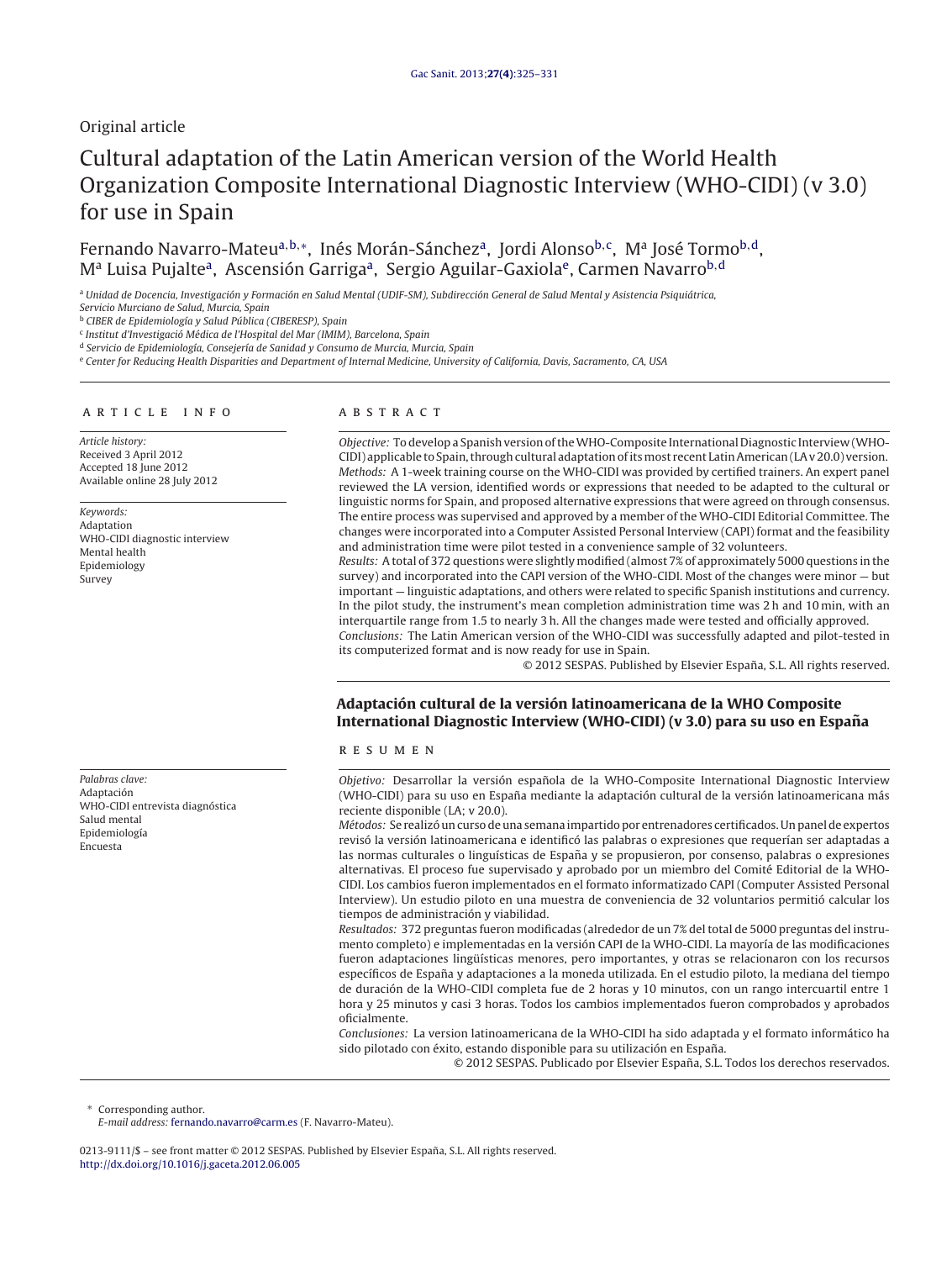## **Introduction**

In the last three decades, the field of psychiatric epidemiology has rapidly expanded. One of the contributing factors to this development has been the progressive design, development and application of various highly structured and standardized diagnostic interviews which can be used by lay interviewers with no formal clinical training[.1,2](#page-6-0) In the early 1980s, the Diagnostic Interview Schedule (DIS) was the first structured clinical diagnostic interview specifically designed for use by lay trained interviewers who were not clinicians and its purpose was to generate accurate clinical psychiatric diagnoses using computerized algorithms based on the American Psychiatric Association (APA) Diagnostic and Statistical Manual of Mental Disorders 3rd edition (DSM-III) criteria. This instrument was used in the Epidemiologic Catchment Area (ECA) study, the first United States (U.S.) national survey conducted from 1981 to 1984 that ascertained prevalence rates and risk factors of mental disorders in the U.S.<sup>[3](#page-6-0)</sup> This landmark project led to replications in other countries as well as to the development of other structured diagnostic interviews, most notably the World Health Organization Composite International Diagnostic Interview (WHO-CIDI, hereafter referred to as CIDI), currently the most widely used mental health diagnostic interview worldwide.[4](#page-6-0) The CIDI was designed by the World Health Organization (WHO) for the purpose of ascertaining diagnoses based on definitions and criteria based on the WHO International Classification of Disease (ICD) and not exclusively on DSM definitions and criteria. This was particularly important for cross-national comparative research of epidemiological studies of mental illnesses since the ICD is the most widely used international classification system.

The International Consortium of Psychiatric Epidemiology, ICPE (<http://www.hcp.med.harvard.edu/icpe/>), $5$  funded by the U.S. National Institute of Mental Health (NIMH) used the CIDI as the diagnostic tool to facilitate cross-national comparisons of epidemiological surveys of mental illness in the general population. The ICPE was the precursor to the WHO sponsored World Mental Health (WMH) Surveys, which initiated in 1999. The primary aim of the WMH Surveys Consortium is to obtain objective estimates of the prevalence of mental disorders, their associated disability, and patterns of treatment by: (1) assessing the global burden of mental disorders; (2) determining the psychosocial risk factors and correlates of mental disorders; (3) establishing mental health utilization patterns; and (4) identifying modifiable barriers to help-seeking by carring out surveys in a representative number of countries in all major regions of the world. $6$  This consortium has coordinated the performance of CIDI surveys in the general population in more than 28 countries in all continents (<http://www.hcp.med.harvard.edu/wmh>), including many in Latin America such as México,<sup>[7,8](#page-6-0)</sup> Colombia<sup>[9](#page-6-0)</sup> and Perú.<sup>[10](#page-6-0)</sup> In this context, the European Study of the Epidemiology of Mental Dis-orders (ESEMeD) surveys<sup>[11,12](#page-6-0)</sup> coordinated the participation of six European countries (Belgium, France, Germany, Italy, Holland and Spain), which was a result of the ICPE experience.

## The WHO-Composite International Diagnostic Interview (WHO-CIDI)

The CIDI is a comprehensive and highly-structured interview that comprises nearly 5000 questions divided into 42 sections, [4,5,10](#page-6-0) and these, in turn, are grouped into two main parts: diagnostic and other sections (Tables 1 and 2). The first includes the clinical part of the interview with an introductory screening section and 22 diagnostic sections that assess different psychiatric conditions. Unlike the rest of the clinical sections which provide ICD or DSM diagnoses, it is recommended that the psychosis section (section number  $25)^{13}$  $25)^{13}$  $25)^{13}$ and the personality I and II (sections 14 and 27) are used only

#### **Table 1**

| Schematic description of the World Health Organization-Composite International |
|--------------------------------------------------------------------------------|
| Diagnostic Interview (WHO-CIDI). <sup>a</sup>                                  |

| I Diagnostic sections    |                                                  |
|--------------------------|--------------------------------------------------|
| 1. Screening             | Screening $(2)$                                  |
| 2. Mood disorder         | Depression (3) and Mania (4)                     |
| 3. Anxiety               | Panic disorder (5), Specific phobia (6),         |
|                          | Social phobia (7), Agoraphobia (8),              |
|                          | Generalized anxiety disorder (9),                |
|                          | Post-traumatic stress disorder (16),             |
|                          | Obsessive-compulsive disorder (24)               |
| 4. Substance abuse       | Substance abuse (15), Tobacco (21)               |
| 5. Childhood             | Attention-deficit/hyperactivity disorder (36),   |
|                          | Oppositional-defiant disorder (37), Conduct      |
|                          | disorder (38), Separation anxiety disorder (39)  |
| 6. Other                 | Intermittent explosive disorder (10), Suicide    |
|                          | (11), Neurasthenia (18), Eating disorder (22),   |
|                          | Premenstrual disorder (23), Non-affective        |
|                          | psychoses screen (25), Pathological gambling     |
|                          | (26), Personality I (14) and Personality II (27) |
| <b>II</b> Other sections |                                                  |
| 1. Functioning and       | Chronic conditions (17), 30-Day functioning      |
| physical disorder        | (19), 30-Day psychological distress (20)         |
| 2. Treatment             | Services (12), Pharmaco-epidemiology (13)        |
| 3. Risk factors          | Social network (32), Childhood experiences       |
|                          | $(35)$ , Family burden $(40)$                    |
| 4. Socio-demographics    | Employment (28), Finance (29), Marriage (30),    |
|                          | Children (31), Childhood demographics (34),      |
|                          | Adult demographics (33), Childhood (35)          |
| 5. Methodological        | Household listing (1), Respondent contacts       |
|                          | (41), Interviewer observations (42)              |

<sup>a</sup> The number of the section in the diagnostic interview is given in parentheses.

as screening instruments in the detection of psychosis and personality disorders in general population surveys. The second part includes various (non-clinical) sections which assess utilization of services, use of psychopharmacs, various kinds of functioning, physical chronic conditions, risk factors, social networks, caregiver burden and sociodemographic variables. Some of the sections are used to help establish methodological aspects, such as the selection of the interviewee from the previously chosen household. CIDI is available in two formats: the paper form or PAPI (Paper and Pencil Interviewing) and the computerized form or CAPI. The latter was designed to ease the handling of elaborate skip and complex randomization patterns and to facilitate data entry with a resulting reduction in interview time and errors in data collection and recording.

The most recent version of the CIDI (version 3.0) is the end result of a number of international studies and adaptations made since 2000 when the CIDI was first used in the WMH Surveys. It was first created in English and has been translated to more than 30 different languages using the standard WHO protocol with a rigorous process of adaptation in order to obtain conceptually and cross-culturally comparable versions in each of the target countries/languages that included forward and backward translations, review by expert panels, pre-testing using cognitive interview, debriefing techniques, and focus groups.<sup>[11,14](#page-6-0)</sup> Several clinical reappraisal studies have been carried out and the concordance of the CIDI version 3.0 has been evaluated in different probability samples of the WMH surveys (France, Italy, Spain and US) with the Structured Clinical Interview for DSM-IV (SCID) as the standardized clinical assessment. A moderate to excellent CIDI-SCID concordance has been found of most mental disorders[.15,16](#page-6-0) The original Spanish version used in Spain had not been updated since it was used in the context of the ESEMeD project ten years ago. All improvements to the instrument had been added to the Latin American (LA) version, so that the CIDI Latin American (LA) v 20.0 is the CIDI version 3.0 currently used in Spanish-speaking countries (e.g., Colombia). However, due to linguistic and cultural differences in Spanish-speaking target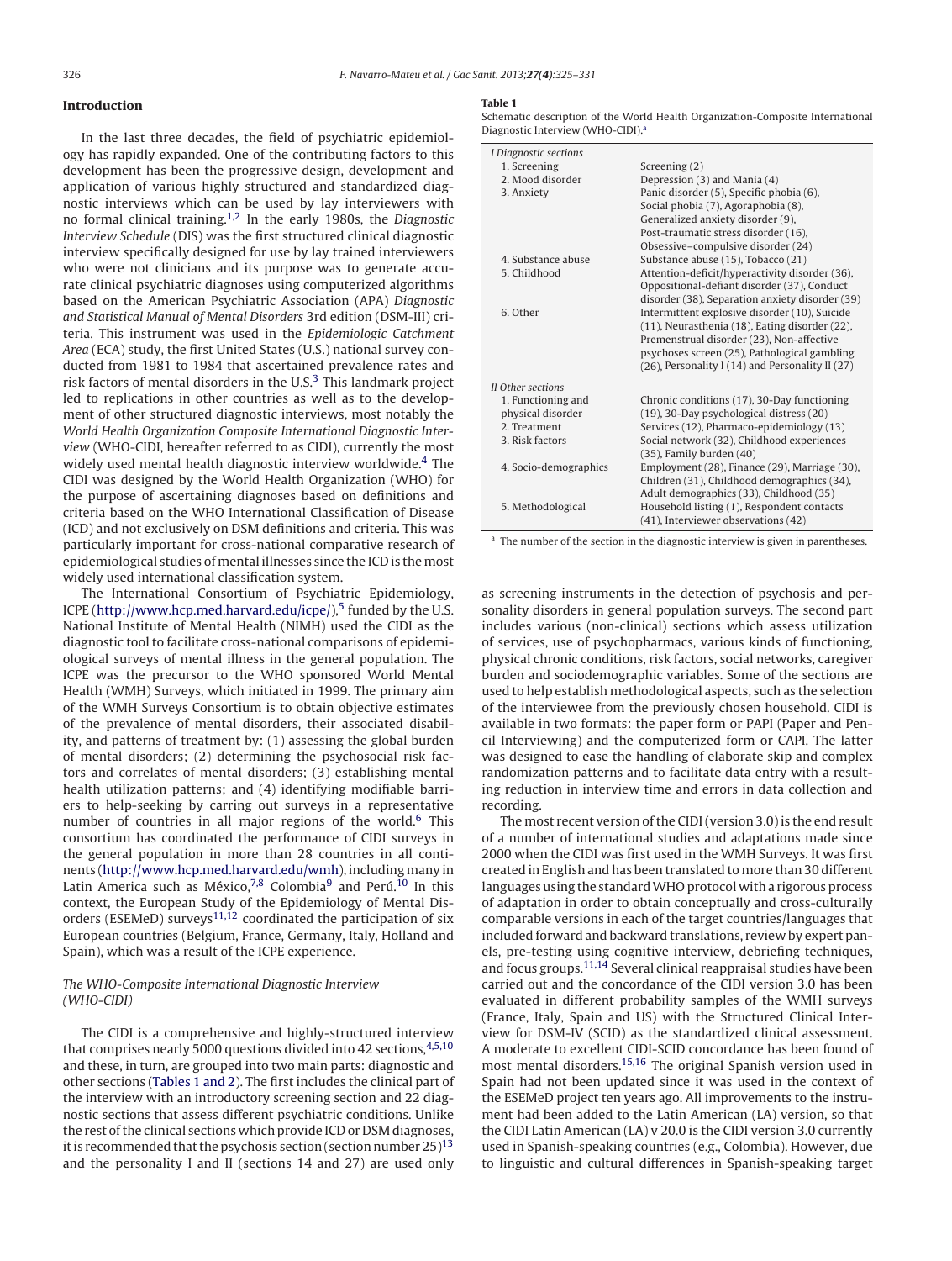#### <span id="page-2-0"></span>**Table 2**

Description of the adaptations made in the different sections<sup>a</sup> of the WHO-Composite International Diagnostic Interview (WHO-CIDI).

| Sections                                          | Approximate number<br>of questions | Number of questions<br>adapted per section | Percentage of questions<br>adapted per section |
|---------------------------------------------------|------------------------------------|--------------------------------------------|------------------------------------------------|
| 1. Household listing                              | 5 <sup>b</sup>                     | $\mathbf{1}$                               | 20.0                                           |
| 2. Screening (SCR)                                | 51                                 | 17                                         | 33.3                                           |
| 3. Depression (D)                                 | 189                                | 18                                         | 9.5                                            |
| 4. Mania $(M)$                                    | 95                                 | 13                                         | 13.7                                           |
| 5. Panic disorder (PD)                            | 106                                | $\overline{4}$                             | 3.8                                            |
| 6. Specific phobia (SP)                           | 143                                | 17                                         | 11.9                                           |
| 7. Social phobia (SO)                             | 85                                 | 8                                          | 9.4                                            |
| 8. Agoraphobia (AG)                               | 84                                 | 4                                          | 4.8                                            |
| 9. General anxiety disorder (GAD)                 | 116                                | 3                                          | 2.6                                            |
| 10. Explosive intermittent disorder               | 66                                 | 7                                          | 10.7                                           |
| 11. Suicidality (SD)                              | 46                                 | $\mathbf{1}$                               | 2.2                                            |
| 12. Services (SR)                                 | 243                                | 21                                         | 8.7                                            |
| 13. Pharmaco-epidemiology (PH)                    | 241                                | 8                                          | 3.3                                            |
| 14. Personality I                                 | 46                                 | $\overline{4}$                             | 8.7                                            |
| 15. Substance abuse (SU)                          | 182                                | 31                                         | 17.0                                           |
| 16. Post-traumatic stress disorder (PTSD)         | 464                                | 12                                         | 2.6                                            |
| 17. Chronic conditions (CC)                       | 201                                | 68                                         | 33.8                                           |
| 18. Neurasthenia                                  | 66                                 | 5                                          | 7.6                                            |
| 19.30-Days functioning (FD)                       | 75                                 | 8                                          | 10.7                                           |
| 20. 30-Days symptoms (NSD)                        | 75                                 | $\overline{2}$                             | 2.7                                            |
| 21. Tobacco                                       | 164                                | $\overline{4}$                             | 2.4                                            |
| 22. Eating disorders (EA)                         | 80                                 | 5                                          | 6.25                                           |
| 23. Premenstrual disorder                         | 38                                 | $\mathbf{1}$                               | 2.6                                            |
| 24. Obsessive-compulsive disorder (OCD)           | 124                                | 13                                         | 10.5                                           |
| 25. Psychosis                                     | 41                                 | $\boldsymbol{0}$                           | 0.0                                            |
| 26. Pathological gambling                         | 99                                 | $\overline{2}$                             | 0.2                                            |
| 27. Personality II                                | 35                                 | $\overline{4}$                             | 11.4                                           |
| 28. Employment (EM)                               | 121                                | 15                                         | 12.4                                           |
| 29. Finances (FN)                                 | 21                                 | 7                                          | 33.3                                           |
| 30. Marriage (MR)                                 | 91                                 | $\overline{7}$                             | 7.7                                            |
| 31. Children (CN)                                 | 44                                 | $\overline{2}$                             | 4.5                                            |
| 32. Social networks (SN)                          | 16                                 | $\mathbf{1}$                               | 6.25                                           |
| 33. Adult demographics (DA)                       | 68                                 | 8                                          | 11.8                                           |
| 34. Child demographics (DE)                       | 34                                 | $\overline{7}$                             | 20.6                                           |
| 35. Childhood                                     | 110                                | 21                                         | 19.1                                           |
| 36. Attention-deficit/hyperactivity disorder (AD) | 90                                 | 6                                          | 6.7                                            |
| 37. Oppositional defiant disorder (OD)            | 46                                 | 5                                          | 10.9                                           |
| 38. Conduct disorder (CD)                         | 54                                 | $\mathbf{1}$                               | 1.85                                           |
| 39. Separation anxiety (SA)                       | 86                                 | $\overline{4}$                             | 4.65                                           |
| 40. Family burden (FB)                            | 40                                 | 3                                          | 7.5                                            |
| 41. Respondent contacts                           | 19                                 | $\bf{0}$                                   | 0.0                                            |
| 42. Interviewer observations                      | 14                                 | $\overline{4}$                             | 28.6                                           |
| Total                                             | 5000 <sup>c</sup>                  | 372                                        | 7.4                                            |

<sup>a</sup> Sections are numbered as they appear in the interview. Clinical sections are in grey color.

**b** This section contains a minimum of five questions per person living in the household. The person to be interviewed amongst those living in that household is selected by a random procedure.

<sup>c</sup> The diagnostic interview contains approximately 5000 questions. The interactive design of the CAPI format makes it very difficult to calculate the precise number of questions included in the interview.

populations, there are some adaptations that needed to be made in applying the CIDI LA v 20.0 in Spain to take into account these differences and to ensure the semantic, idiomatic, experimental and conceptual equivalence.[17,18](#page-6-0)

The aim of our work was the cultural adaptation of the LA CAPI version  $(v.20.0)$  of the CIDI instrument (version 3.0) for use in Spain. This was carried out as the first step of the PEGASUS-Murcia (Psychiatric Enquiry to General Population in Southeast Spain-Murcia) project, a general adult population survey of the prevalence of mental illness and its associated psychological, biological and social risk factors in the Murcia Region of Spain.

## **Methods**

The cultural and linguistic adaptation process of the CIDI follows a protocol-based pathway and has to be accepted and supervised by the editorial committee of WHO-CIDI.[14](#page-6-0) In brief, it comprises the following stages [\(Fig.](#page-3-0) 1): (1) formal training and accreditation for its use; (2) evaluation of the diagnostic interview by an expert panel; (3) formal acceptance of the proposed changes; (4) adaptation of the software for the CAPI format; and (5) pilot testing the instrument.

#### Stage 1: Formal training and accreditation

The training course for the researchers and interviewers was held in Murcia in December 2008 and was led by a trainer from the WHO-CIDI Training and Reference Centre (TRC) of Mexico and California [\(http://www.hcp.med.harvard.edu/wmhcidi/trc](http://www.hcp.med.harvard.edu/wmhcidi/trc_americas.php) americas.php). It comprised a five-day intensive course in which 15 interviewers and supervisors were trained in the use of the instrument. Four researchers were, simultaneously, accredited as trainers for future interviewers exclusively within the PEGASUS-Murcia project. Similarly, an information technology (IT) expert from the National Psychiatric Institute of Mexico trained a Bioestatistician and two IT experts in the use of the software, quality control algorithms and ascertaining diagnosis and statistics.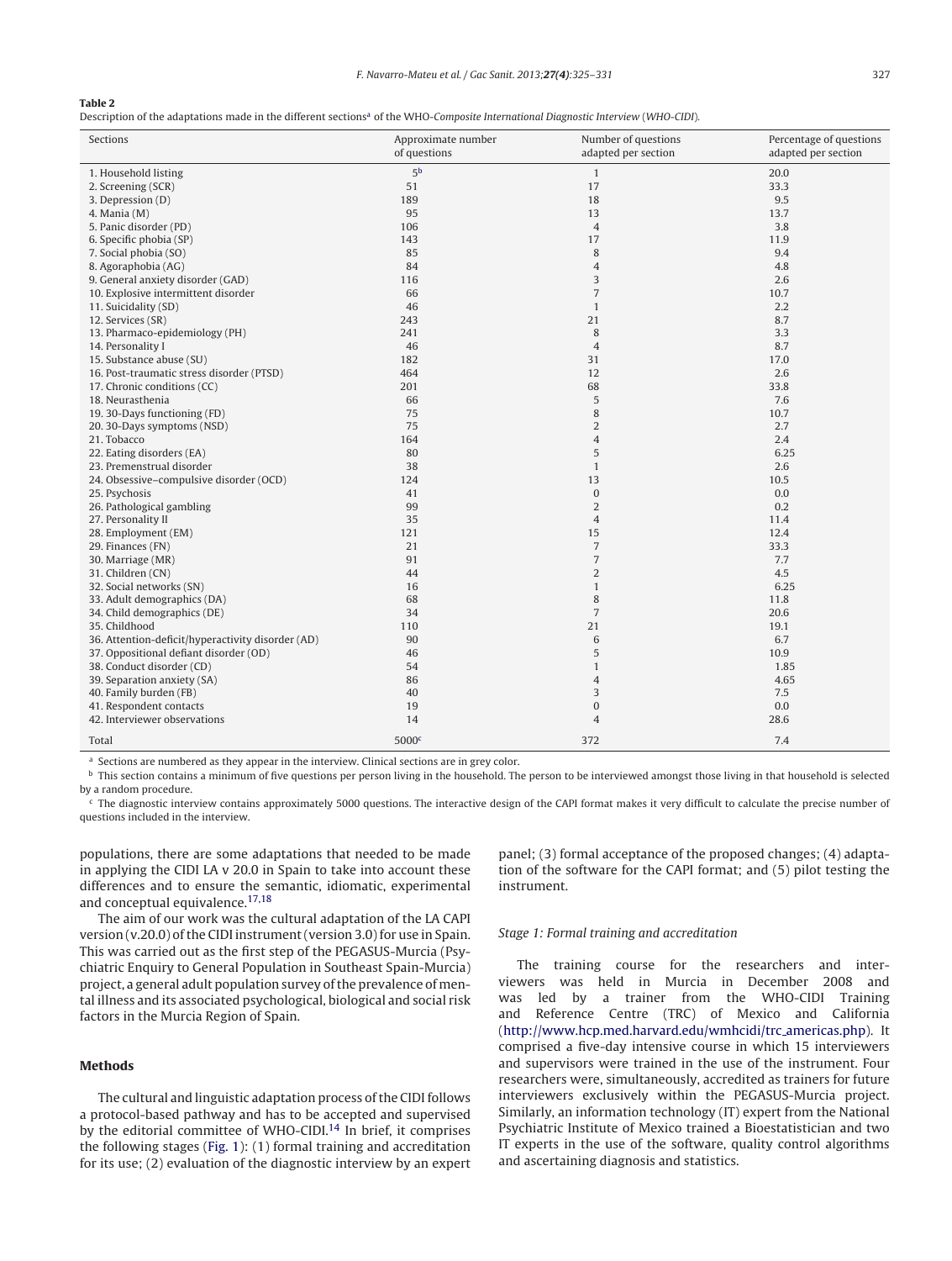<span id="page-3-0"></span>



Fig. 1. Flow chart of the cultural and linguistic adaptation of the Latin American WHO-CIDI<sup>a</sup> version for use in Spain.

#### Stage 2: Evaluation of the questionnaire

Full and meticulous review of the CIDI was carried out in three phases. First, one of the researchers carefully reviewed the instrument before the training course, identifying words or phrases which, in her opinion, did not fit with Spanish cultural and linguistic norms and customs. Second, the instrument was again reviewed during the CIDI training course by the four participating researchers. All of the interview sections were carefully examined during the intensive course, under the supervisión of the Latin-American WHO-CIDI expert, permitting a productive interaction between all of them. Finally, at the end of the course, another panel of experts from the research project carried out a further

review of the document which had incorporated all the proposed changes. When disagreement about some of the suggested alternatives emerged, a consensus was reached and the final document was approved by the research team. During the entire process, the expert committee had complete access to both original English and Spanish versions (used in the ESEMeD project) of the CIDI (version 3.0).

## Stage 3: Formal approval of the proposed changes

This final document was further examined by the Latin American and Caribbean coordinator of the WMH Survey Initiative and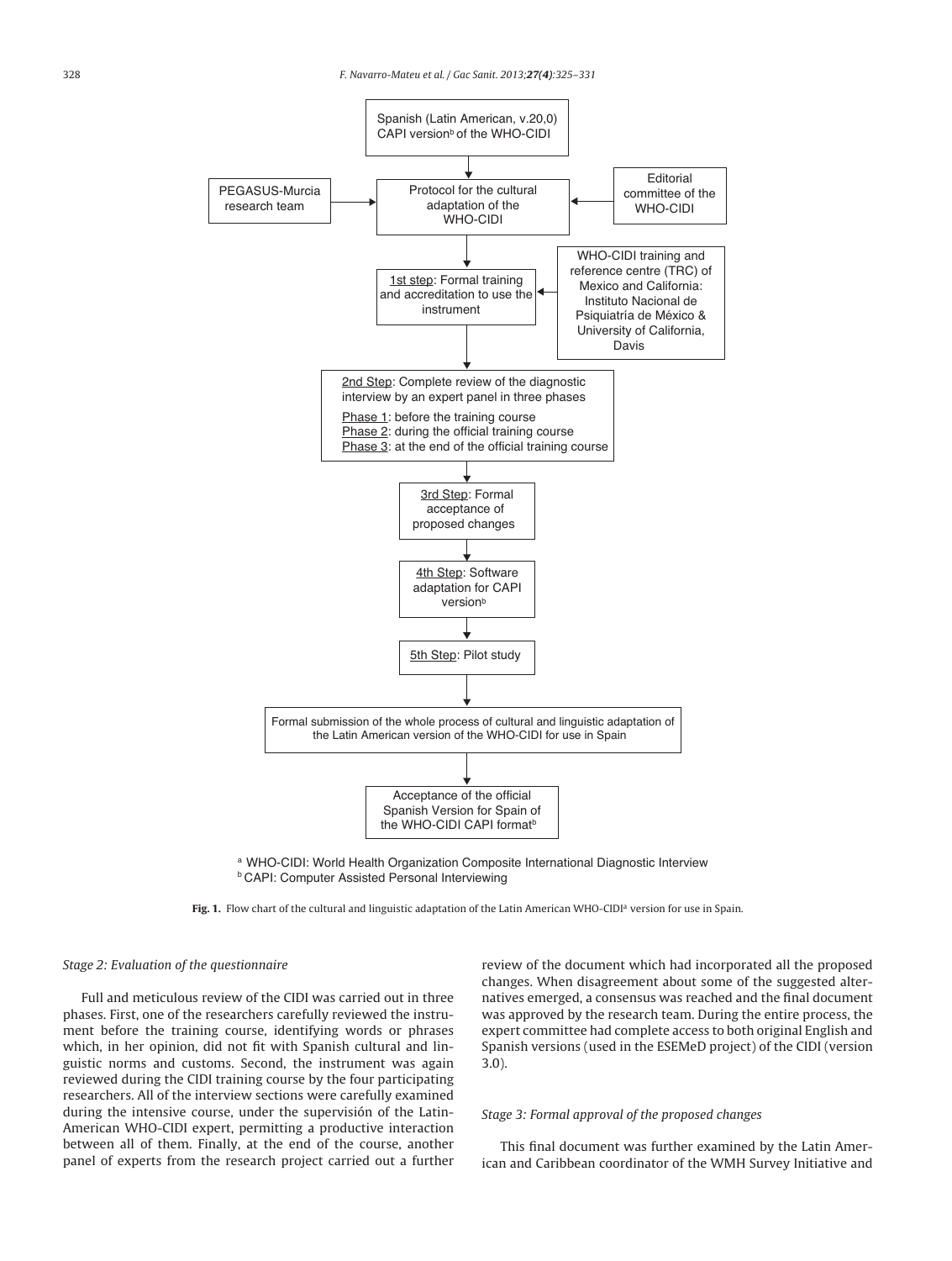#### **Table 3**

Examples of the minor cultural and linguistic adaptations included in the WHO-CIDI version for use in Spain.

| Section                        | Question        | Latin American version                                             | Version for Spain                                               | Equivalences <sup>a</sup> |
|--------------------------------|-----------------|--------------------------------------------------------------------|-----------------------------------------------------------------|---------------------------|
| Diagnostic sections            |                 |                                                                    |                                                                 |                           |
| Depression                     | D <sub>17</sub> | ¿Qué tan grave era el malestar emocional?                          | ¿Cuál era la gravedad del malestar<br>emocional ?               | Semantic                  |
| Mania                          | M1              | estar más platicadores de lo habitual,                             | estar más habladores de lo habitual,                            | Semantic                  |
| Specific phobia                | SP7f            | ¿Qué tan frecuentemente se desmayó cuando                          | ¿Con qué frecuencia se desmayó cuando ?                         | Semantic                  |
| Obssesive compulsive disorder  | O 20            | ¿Qué tanto control tuvo sobre estos<br>pensamientos desagradables? | ¿Cuánto control tuvo sobre estos<br>pensamientos desagradables? | Semantic                  |
| Substance abuse                | <b>SU 72b</b>   | una cruda normal                                                   | una resaca normal.                                              | Semantic                  |
| Substance abuse                | <b>SU 12c</b>   | i por ejemplo andando en bicicleta,                                | $\lambda$ por ejemplo                                           | Conceptual                |
|                                |                 | manejando una máquina o en cualquier otra                          | montando en bicicleta, conduciendo,                             |                           |
|                                |                 | situación?                                                         | manejando una máquina o en cualquier otra<br>situación?         |                           |
| Screening                      | SC <sub>3</sub> | Actualmente, ¿está casado(a) separado(a),                          | Actualmente, ¿está casado(a), separado(a),                      | Experiential              |
|                                |                 | $divorciado(a)$ , viudo $(a)$                                      | $divorciado(a)$ , viudo $(a)$ ,                                 |                           |
|                                |                 | o nunca se ha casado(a)?                                           | soltero(a) o tiene pareja de hecho?                             |                           |
| Post-traumatic stress disorder | PT 14           | ¿Alguna vez su esposo/a le ha dado una                             | ¿Alguna vez su esposo/a                                         | Experiential              |
|                                |                 | paliza muy fuerte?                                                 | o su compañero/a sentimental le ha dado una<br>paliza?          |                           |
| Personality I                  | <b>PEA 62</b>   | A veces he negado mantener un trabajo estable                      | A veces he rechazado mantener un trabajo                        | Conceptual                |
|                                |                 | .                                                                  | estable                                                         |                           |
| Other sections                 |                 |                                                                    |                                                                 |                           |
| Services                       | SR 120 k        | o falta de transportación                                          | o falta de medio de transporte                                  | Idiomatic                 |
| Finance                        | <b>FN 19</b>    | no pudo comer una dieta balanceada o                               | no pudo comer una dieta equilibrada o                           | Idiomatic                 |
|                                |                 | nutritiva                                                          | nutritiva                                                       |                           |
| Children                       | CN 7.2          | ¿Alguna vez usted embarazó a alguien?                              | ¿Alguna vez usted dejó embarazada a                             | Idiomatic                 |
|                                |                 |                                                                    | alguien?                                                        |                           |

<sup>a</sup> The equivalences achieved by the expert committee were grouped in four areas: semantic equivalence (grammatical difficulties or looking for the same meaning); idiomatic equivalences (colloquialisms or idioms difficult to understand); experiential equivalence (trying to capture and experience of daily life in different cultures); and conceptual equivalences (different conceptual meanings between cultures).

member of the CIDI editorial committee, and, following some minor revisions, it received full approval.

## **Results**

Stage 4: Adaptation of the software for the Computer Assisted Personal Interview (CAPI) version

This revised final version was implemented in the CAPI format by the IT expert using the Blaise program, a flexible interviewing application used as a survey processing tool and developed by Statistics Netherlands ([http://www.blaise.com/\)](http://www.blaise.com/).

## Stage 5: Pilot study

Between May and June 2009, a sample of 32 volunteers was contacted to pilot test the diagnostic instrument. The researchers chose volunteers of different ages and emotional states to check any word or concept that should be clarified and to allow the testing of all the sections of the instrument. As not having a sufficient knowledge of Spanish speaking skills is considered as an exclusion criterion in this type of surveys, they were not included in the pilot study. The expected number of mental health cases in the pilot study was extremely low  $(N=2)$ , considering a prevalence of any mental illness in the Spanish general population of 5.25%,<sup>19</sup> so that the diagnostic algorithms were not run. The electronic information system recorded all information that was inputted to the computer with the corresponding times in a way that calculated the administration time of all and every section followed by the use of algorithms for the response consistency checks, originally developed using the statistics package SAS (Statistical Analysis System).

This study, as part of the PEGASUS-Murcia project, was approved by a local medical ethics advisory committee from Virgen de la Arrixaca Hospital.

As part of the cultural and linguistic adaptation process of the Latin American version of the CIDI for its use in Spain, adaptations and changes were made to a total of 372 questions (approximately 7.4% of the total) with a mean of nine per section (standard deviation of 11.57), range from zero (Psychosis and Respondent Contacts sections) to 68 (34%) (Chronic Conditions section) [\(Table](#page-2-0) 2).

The majority of changes made were minor linguistic adaptations related to grammatical terms or vocabulary unique to Spain (semantic of idiomatic equivalences) (Table 3). Others needed a modification to capture experiential or conceptual equivalences more appropriate in Spain. For example, the expert panel considered that the psychological consequences of being beaten up by a spouse or romantic partner is not a matter of the intensity of the beat (badly beaten in PT14, Table 3), but they are related to the experience itself. Consistently, the adjective "muy fuerte" was eliminated looking for an experiential equivalence in Spain.

Other changes, including healthcare personnel designation, units of measurement and currency, names of Spanish institutions, organizations and psychotropic medication, as well as some other healthcare resources, also needed to be adapted for use in Spain [\(Table](#page-5-0) 4).

Most of the 32 participants of the pilot study were males (66%), married or cohabiting (64.5%), with a mean age of 39 years (SD: 13.6), and a mean duration of formal education of 14 years (SD: 3.3). The median time to complete the entire interview was 2 h and 10 min with an interquartile range of between 1 h 25 min and almost 3 h.

The correct functioning of the electronic adapted version (CAPI) was verified, specifically focusing on the complex skip out patterns of questions arising from the combination of answers previously given. Finally, after performing all the documentation necessary to reflect the changes made [\(Fig.](#page-3-0) 1), the adaptation of the LA versión of CIDI for Spain received official approval by the Editorial Committee of WMH-CIDI.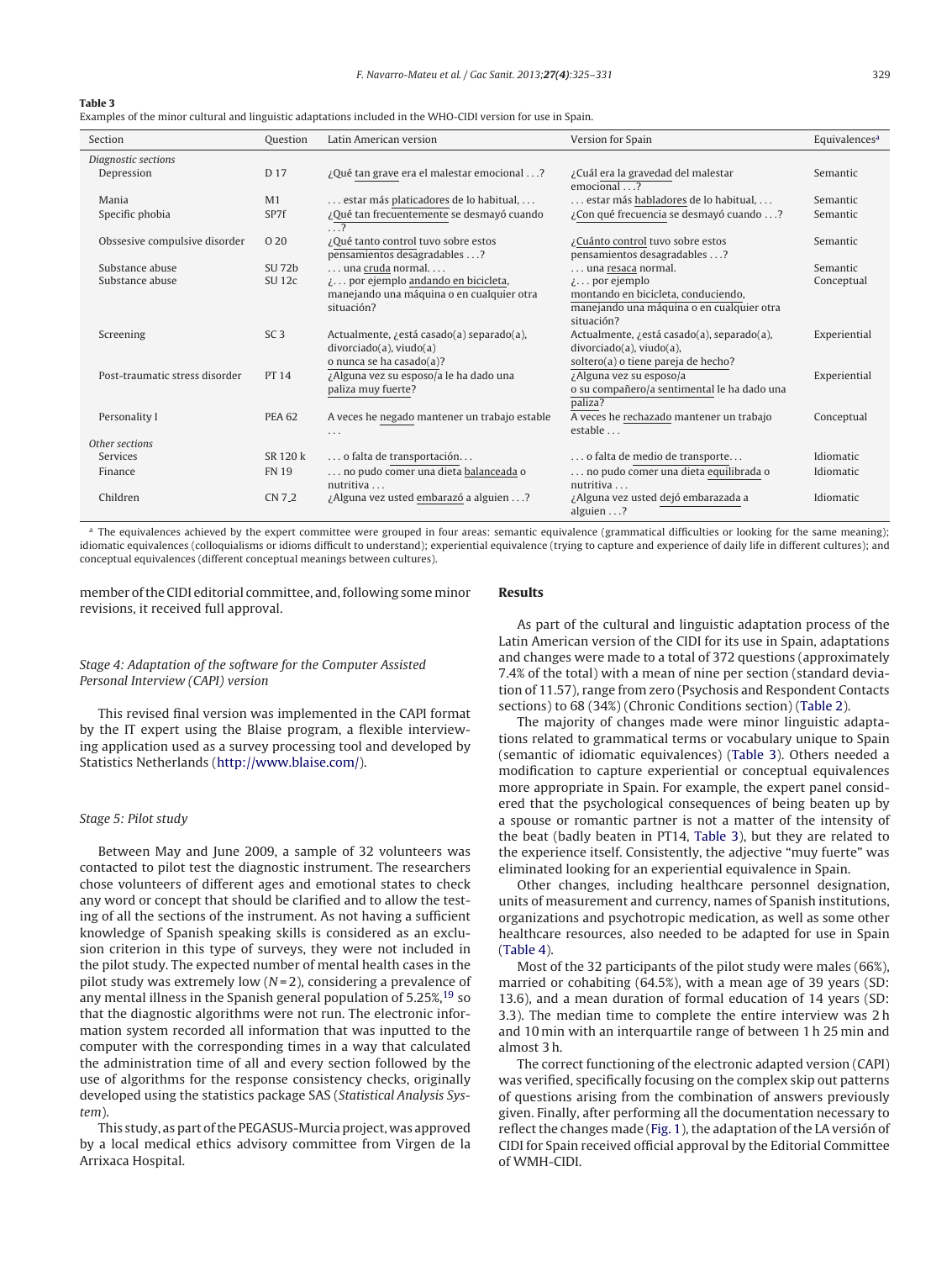# <span id="page-5-0"></span>**Table 4**

Examples of the adaptations related to health and economic resources introduced into the WHO-CIDI version for use in Spain.

| Section                                                                                                                                                                                                                                                                                                                                                                                                                                     | <b>Ouestions</b> | Latin American version                                                                                                                                                              | Version for Spain                                                                                                                                                                                                                                         |
|---------------------------------------------------------------------------------------------------------------------------------------------------------------------------------------------------------------------------------------------------------------------------------------------------------------------------------------------------------------------------------------------------------------------------------------------|------------------|-------------------------------------------------------------------------------------------------------------------------------------------------------------------------------------|-----------------------------------------------------------------------------------------------------------------------------------------------------------------------------------------------------------------------------------------------------------|
| Depression (D72), Mania (M33), Panic disorder<br>(PD50), Specific phobia (SP27), Social phobia<br>(SO25), Agoraphobia (AG24), Intermittent<br>explosive disorder (IED29), Substance abuse<br>(SU95), Post-traumatic stress disorder (PT62_2),<br>Neurasthenia (N31), Eating disorder (EA35),<br>Obsessive-compulsive disorder (O69),<br>Attention-deficit/hyperactivity disorder (AD14 and<br>AD43_1aa), Separation anxiety disorder (SA43) |                  | ¿Alguna vez en su vida ha consultado al<br>médico o a otro profesional acerca de ? Por<br>otros profesionales nos referimos a psicólogos,<br>sacerdotes, naturistas, acupunturistas | ¿Alguna vez en su vida ha consultado al médico,<br>psicólogo u otros profesionales acerca de su tristeza,<br>desánimo o pérdida de interés? Por otros<br>profesionales nos referimos a curanderos, sacerdotes,<br>naturópatas, homeópatas, acupunturistas |
| Eating disorder                                                                                                                                                                                                                                                                                                                                                                                                                             | EA9              | Durante el tiempo que pesó  libras, ¿alguna<br>vez estuvo 3 meses seguidos o más en los que<br>dejó de tener la regla menstrual?                                                    | Durante el tiempo que pesó  kilogramos, ¿alguna<br>vez estuvo 3 meses seguidos o más en los que dejó<br>de tener la menstruación?                                                                                                                         |
| Services                                                                                                                                                                                                                                                                                                                                                                                                                                    | <b>SR11</b>      | ¿Alguna vez ha utilizado alguna<br>directa de intervención en crisis (hotline) para<br>sus problemas emocionales o de los nervios?                                                  | ¿Alguna vez ha utilizado alguna<br>línea telefónica directa de intervención en crisis (línea 112)<br>para sus problemas emocionales o de los nervios?                                                                                                     |
| Services                                                                                                                                                                                                                                                                                                                                                                                                                                    | <b>SR33</b>      | .<br>J - Grupos para las familias de personas con<br>problemas emocionales o de abuso de<br>sustancias (tales como la<br>Alianza Nacional para las Enfermedades Mentales)           | J - Grupos para las familias de personas con<br>problemas emocionales o de abuso de sustancias<br>(como la Confederación Española de Agrupaciones de<br>Familiares y Personas con Enfermedad Mental, FEAFES)                                              |
| Pharmaco-epidemiology                                                                                                                                                                                                                                                                                                                                                                                                                       | $PH2_1c$         | .<br>.<br>¿Tranquilizantes (como Xanax/Tafil o Ativan)?                                                                                                                             | .<br>¿Tranquilizantes (como Trankimazin u Orfidal)?                                                                                                                                                                                                       |
| Finance                                                                                                                                                                                                                                                                                                                                                                                                                                     | FD 25 a          | ¿Hubiera estado dispuesto(a) a pagar \$600.00?                                                                                                                                      | ¿Hubiera estado dispuesto(a) a pagar 300.00 $\in$ ?                                                                                                                                                                                                       |

#### **Discussion**

The CAPI format of the most current Latin American (v 20.0) Spanish version of the WHO-CIDI has been adapted following a rigorous and meticulous cross-cultural adaptation process and has been successfully pilot tested. It is over ten years since the last WHO-CIDI CAPI version was used in Spain and there have been many changes made during this time to improve the diagnostic interview and, therefore, to make it more relevant to present-day mental health availability and organization of services. However, this continuing process of up-dating the instrument has only been applied to the LA version which, because of cultural and linguistic factors, makes it unsuitable for use in Spain in its present form.

Although the questionnaire had already been translated into many languages, the last version specifically adapted for Spain was in the context of the ESEMeD project. During this time, the WHO-CIDI had gone through various iterations of improvement but the only currently available updated version was the LA CIDI (v. 20.0). We, therefore, used the most updated Spanish version of the CIDI available but only following the cultural and linguistic adaptation process described above.

The comprehensiveness and complexity of the instrument made the adaptation process particularly challenging, especially because of the interactive design of the diagnostic interview in the form of elaborate skip out patterns, complex randomization routines, question fills and edit checking during the course of the interview. This process results in the generation of questions which are directly linked to the answers previously provided by the interviewee. This, therefore, requires a very careful review of the CAPI version of the CIDI and a rigorous process of evaluation in the form of a pilot study.

The number of participants in the pilot study, included in the range previously suggested,<sup>17</sup> was sufficient to activate and test all the survey sections to confirm their correct functioning and to allow an estimate of the administration time of the survey to be made. This administration time of the interview in our experience (2 h and 10 min approximately) was similar to that previously described in international studies.<sup>[4](#page-6-0)</sup> This time represents the median time for an interview when all the sections are answered. The administration time, however, can vary greatly depending on the number of diagnostic sections activated according to the pattern of positive responses answered by the interviewee in the initial screening section. In our case, the time ranged from a minimum of 54 min to a maximum of 5 h. The interactive design of the diagnostic interview allows the administration time of the interview to be shortened considerably for those interviewees who did not endorse symptoms of mental disorders in their lives and therefore respond negatively to many questions, but it can be very lengthy for those who respond affirmatively to a large number of questions in the screening interview. Moreover, the design also gives great flexibility to researchers to select the sections or modules to be activated depending on the study research questions. For example, certain research projects may wish to focus only on specific sections of the interview, depending on the topic under investigation, such as major depressive disorders. The CAPI format ensures maximum efficiency in terms of reducing the length of the interview as well as optimizing data management following completion of the interview.

The conventional cross-cultural adaptation process should be considered within a continuum, from one situation where no adaptation is needed as it is intended to be used in the same language and culture in which it was developed to the opposite pole in which the application of the questionnaire is to be used in a dif-ferent culture, language and country.<sup>[17,18](#page-6-0)</sup> The situation outlined here falls somewhat in the middle (another country with the same language) so that no translation but only a cultural adaptation is needed. It is beyond the scope of this paper to completely assess all the psychometric characteristics of the CIDI (v. 3.0) for its use in Spain. As mentioned earlier, the process described here should be considered as part of the ongoing improvement process of continuous updating, refinement, validation and clinical calibration of the questionnaire led by the Editorial Committee of the WHO-CIDI[.13–16,20](#page-6-0)

In summary, the CAPI format of the most current Latin American Spanish version of the CIDI has been adapted for use in Spain and its correct functioning has been successfully pilot tested. This version has been successfully tested and received official approval, so that it can now be widely employed for further mental health epidemiological studies in Spain.